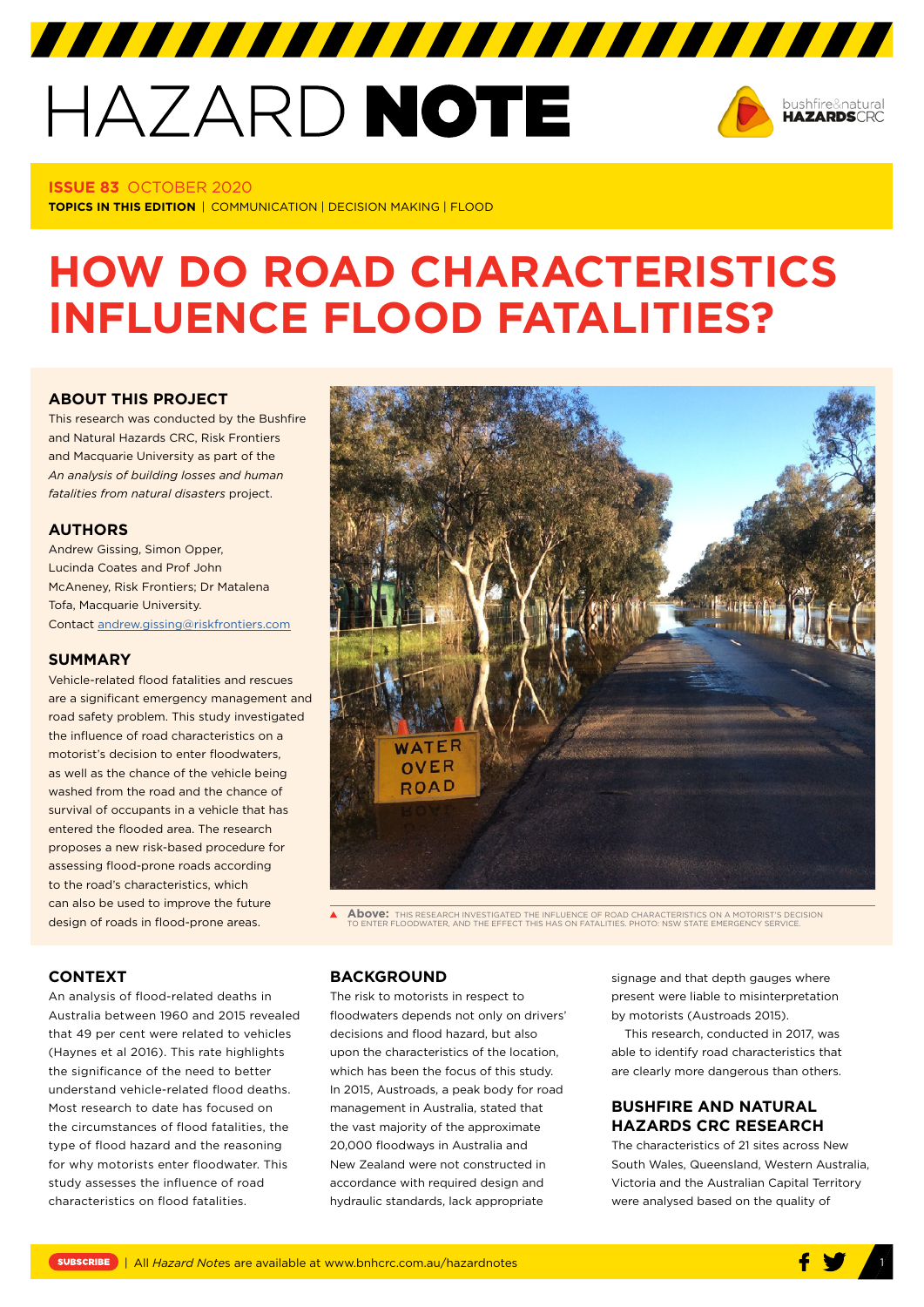

information available and ease of access to the site. These sites accounted for 28 deaths, representing approximately 50 per cent of total vehicle-related flood fatalities between 2010 and 2017. Specific details regarding the number of fatalities and associated circumstances were obtained from media outlets, emergency service media releases and publicly available coronial records.

For each site, observational assessments were made about the road characteristics. Descriptions of each of these elements is provided in Table 1 (page 3).

#### **RESEARCH FINDINGS**

Characteristics most frequently identified at these dangerous sites were:

- small upstream catchment length that may cause floodwaters to rise rapidly with little warning
- the absence of roadside barricades
- deep flooding immediately adjacent to the roadway
- the absence of lighting
- dipping road grades that resulted in vehicles driving into deeper floodwaters than drivers expected
- the lack of curb and guttering
- the inability of motorists to easily turn around.

Each of these factors were observed in at least 50 per cent of the cases studied. These results demonstrate that some roadways are clearly more dangerous than others. However, emergency planning or floodplain risk management approaches tend to focus on urban flood risk and do not assess risks related to motorists entering floodwater. The large number of flood-prone roads in various areas means that it will be necessary to prioritise those locations that most require safety improvements. This should be done on a risk-informed basis.

Road flood risk factors can be categorised into those that influence a motorist's decision to enter floodwaters; factors that influence whether a vehicle might be washed or driven

from the road; and those that influence survivability of occupants once a vehicle is in floodwaters. These factors are listed and described in Table 2 (page four).

#### **HOW COULD THIS RESEARCH BE USED?**

There is currently no standard practice for assessing risk of flood-prone roads. Given the large number of road sections that may not have been constructed to safe design and hydraulic standards, it is important that road operators assess and prioritise potentially vulnerable locations based on their relative risk. This study provides the basis for a risk-based assessment procedure. The results can also be utilised to improve the future design of roads in flood-prone areas. Ultimately, policy that considers road characteristics in flood-prone areas, in addition to other interventions such as education, law enforcement and emergency response, has the potential to reduce the number of vehicle-related flood deaths.

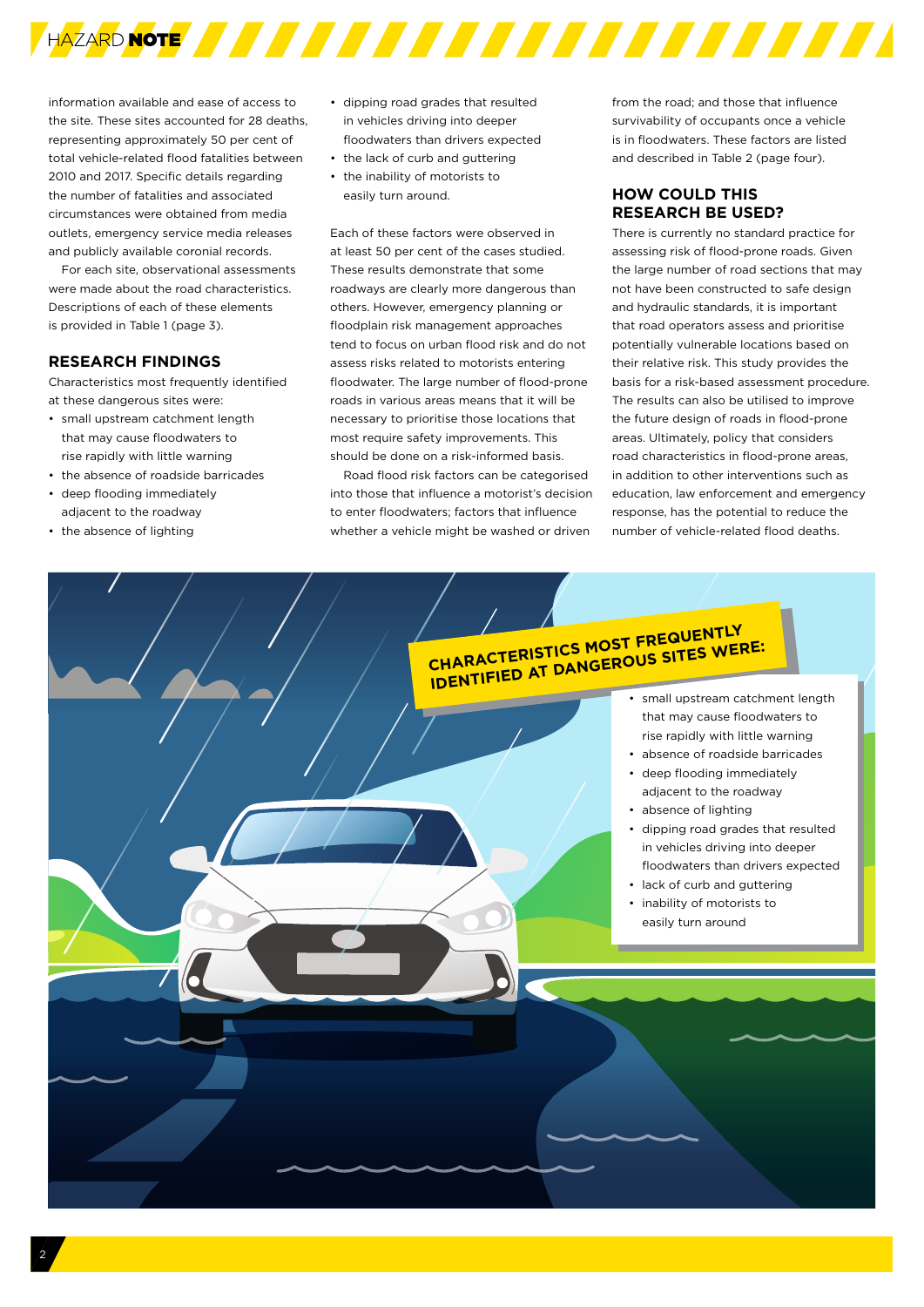

#### **FUTURE DIRECTIONS**

Through the Bushfire and Natural Hazards CRC, this research work has been extended to look at road characteristics

#### **FURTHER READING**

Austroads (2015) Safety provisions for floodways over roads, available from [https://austroads.com.au/](https://austroads.com.au/publications/road-design/ap-r481-15) [publications/road-design/ap-r481-15](https://austroads.com.au/publications/road-design/ap-r481-15).

Haynes K, Coates L, Dimer de Oliveira F, Gissing A, Bird D, van den Honert R, Radford D, D'Arcy R, Smith C (2016) An analysis of human fatalities from floods in Australia 1900-2015, Bushfire and Natural Hazards CRC, www.bnhcrc. com.au/publications/biblio/bnh-2735

Haynes K, Coates L, van den Honert R, Gissing A, Dimer de Oliveira F, Bird D, Radford D, D'Arcy R & Smith C (2016) Where, why and how are Australians dying in floods? *Hazard* 

present at sites where flood rescues have occurred. This research should be repeated further over time to contribute further to the evidence base.

*Note 20*, Bushfire and Natural Hazards CRC. Available from [http://www.](http://www.bnhcrc.com.au/hazardnotes/20) [bnhcrc.com.au/hazardnotes/20.](http://www.bnhcrc.com.au/hazardnotes/20)

Haynes K, Coates L, van den Honert R, Gissing A, Bird D, Dimer de Oliveira F, Radford D, D'Arcy R & Smith C (2017) Exploring the circumstances surrounding flood fatalities in Australia – 1900–2015 and the implications for policy and practice. *Environmental Science and Policy,* 76, pp.165-176, doi: [10.1016/j.envsci.2017.07.003](https://doi.org/10.1016/j.envsci.2017.07.003).

Gissing A, Opper S, Tofa M, Coates L & McAneney J (2019) Influence of road characteristics on flood fatalities in Australia, *Environmental Hazards*, 18, pp.1–12, open access, doi: [10.1080/17477891.2019.1609407](http://dx.doi.org/10.1080/17477891.2019.1609407).

#### **END-USER STATEMENT**

"In 2018, the NSW SES conducted an applied research project called Project U-Turn, which aimed to develop strategies in collaboration with local communities to improve motorist safety during floods. Outcomes of this research [in this *Hazard Note*] were beneficial in identifying high risk sites in NSW related to motorists entering floodwater. The research highlighted a range of location-based issues associated with motorist behaviour, allowing the NSW SES leverage in identifying local engagement opportunities that targeted behaviour from a collaborative solutions process, specific to that community context." **David Webber, Coordinator Community Capability, Metro Operations, NSW State Emergency Service**

#### **TABLE 1: CHARACTERISTICS OF ROADS THAT MAY INFLUENCE BEHAVIOUR IN FLOODWATERS**

| <b>CHARACTERISTIC</b>                                   | <b>DESCRIPTION</b>                                                                                                                                        |
|---------------------------------------------------------|-----------------------------------------------------------------------------------------------------------------------------------------------------------|
| Road structure type                                     | Road structure present at point of entry, for example bridge, floodway or roadway                                                                         |
| <b>Location</b>                                         | Whether the road was in an urban, rural or peri-urban environment                                                                                         |
| <b>Roadside barriers</b>                                | Presence of roadside barriers, for example w-beams and wire rope                                                                                          |
| <b>Downstream depths</b><br>adjacent to roadway         | Height of road pavement above adjacent floodplain or river channel,<br>indicative of the depth of floodwater at the flooded road section                  |
| <b>Signage</b>                                          | Presence of flood-related signage, for example road subject to<br>flooding, floodway, causeway and depth markers                                          |
| <b>Warning systems</b>                                  | Dynamic systems to alert motorists to a flooded road section for example fixed flashing light                                                             |
| <b>Street lighting</b>                                  | Presence of fixed street lighting to illuminate flooded road section                                                                                      |
| <b>Road pavement type</b>                               | Road pavement type sealed or unsealed                                                                                                                     |
| <b>Road grade</b>                                       | A measure of the incline of the roadway leading into the flooded road section                                                                             |
| <b>Speed</b>                                            | Speed restriction in force at flooded road section                                                                                                        |
| <b>Traffic volume</b>                                   | Qualitative estimation of traffic volume at time of assessment                                                                                            |
| <b>Presence of downstream</b><br>vegetation or obstacle | Presence of vegetation or obstacle on a floodplain or in a channel downstream of<br>flooded road section that may block the passage of a floating vehicle |
| <b>Ability for vehicle</b><br>to turn around            | Qualitative judgement of the ability for a driver to easily turn around in a sedan                                                                        |
| <b>Road alignment</b>                                   | Presence of a road bend directly before flooded section                                                                                                   |
| <b>Roadside markers</b>                                 | Presence of roadside marker to identify the edge of a flooded road section                                                                                |
| <b>Curb and guttering</b>                               | Presence of roadside curb and guttering                                                                                                                   |